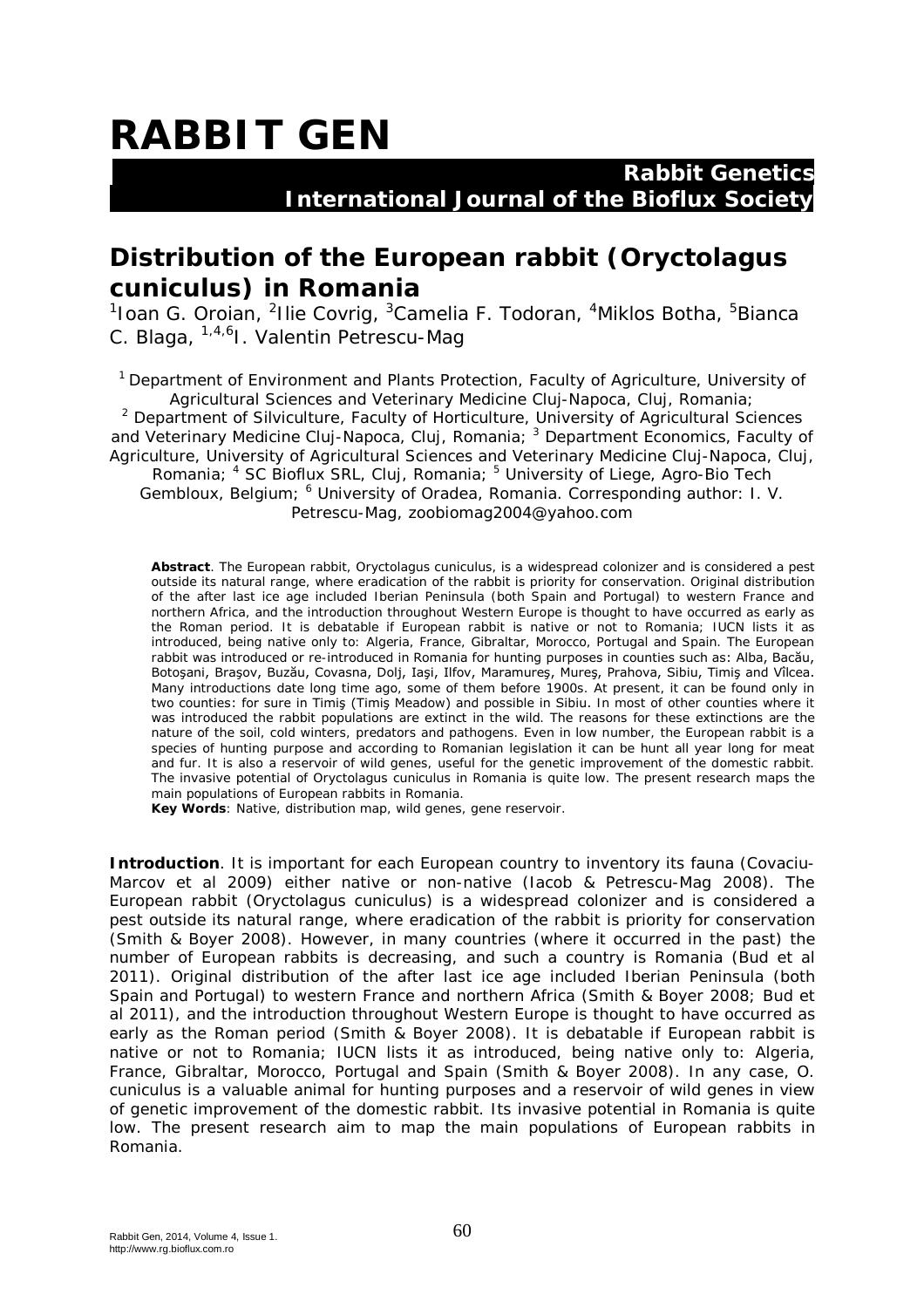**Material and Method**. Because the literature is extremely poor in data on the presence of the European rabbit in Romania, the present research is based on interviews with different types of specialists, hobbyists, hunters, and also on official documents, reports and statistics of the associations of hunting and silviculture in Romania. When answers were not sure (or "hunting stories") they were considered for our synthesis only when they were confirmed by other specialist, report, statistic, or by literature. No single report was considered for the present study to avoid errors or confusions. Interviews and data collection started in January, 2013, it was finished in August, 2014, and the research contains more than one hundred of non-citable sources of information.

**Results and Discussion**. According to history of the species in Romania, *O. cuniculus* was introduced in the wild before 1900s in Transylvania. No precise locations of these introductions were indicated by literature. In 1905, a new introduction had place in the neighborhoods of Iaşi (locality: Cristeşti). Specimens released in the wild at Cristeşti were imported from France (Bud et al 2011). After 1973, new introductions had place in the counties of Alba, Bacău, Botoşani, Braşov, Buzău, Covasna, Dolj, Ilfov, Maramureş, Mureş, Prahova, Sibiu, Timiş, Vîlcea (see Figure 1), and they were confirmed by many specialists in hunting and silviculture. Although we have reports about the introduction of the European rabbit in Timiş County (project which failed in the first winter), it is possible that feral rabbits were present in the area before the introduction. In fact, from interviews, Timiş Meadow seemed the most accurate location where the European rabbit established self sustaining populations. These feral populations could be the result of one or more introductions, but also it could be the result of the natural expansion of the rabbit from the Central and Western Europe. Sibiu County is the other location where it is possible to find feral rabbits. However, about this second county we have only two reports (see Figure 2).

In most of other counties where it was introduced the rabbit populations are extinct in the wild. Specialists explained several different reasons for these extinctions: the nature of the soil, cold winters, predators and pathogens.



Figure 1. Introduction of European rabbit in Romania (in green).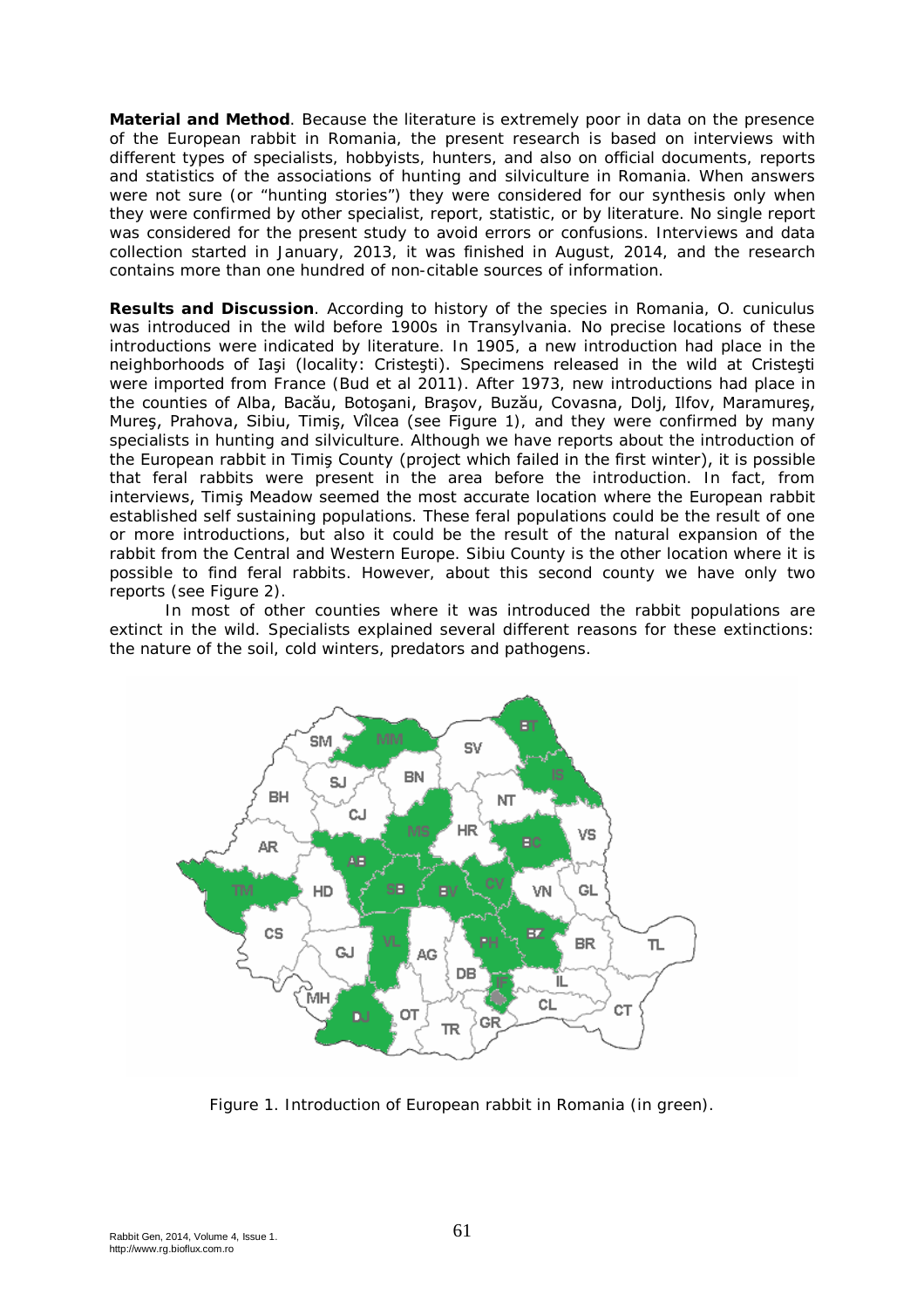

Figure 2. Two counties where European rabbits seem to exist at present (in brown).

The nature of the soil is the most frequent explanation by specialists. The European rabbit prefers light, dry, sandy and sunny soils, because their underground galleries are made easily in such kind of soils (Bud et al 2011). Romanian soils, except some small regions in South and West of the country, are compact and hard (Cirita et al 1974). They become even harder in winter when they are frozen.

Cold winters kill the kits in the nest, but also make impossible the excavation of galleries. On the other hand, the rabbits are static and for this reason the food resources are not enough after the snow falls.

Predators of rabbits and hares are about the same. Predators' attack is more efficient when the prey lives in colonies and the colony is static (Wanjie 2013; Thompson 2014). Compared to *O. cuniculus*, which prefer to stay in the same land in colonies, *Lepus europaeus* is solitary and nomad (Wray 1992). That is an advantage for the second because, once the predators find a location plenty of rodents, they will keep on hunting there.

Like in the case of predators, most pathogens affecting rabbit health and hare health are the same (Graham 2014; Le Gall-Recule et al 2013). The difference consists in propagation of the pathogen. Viruses, bacteria and protozoan parasites spread more efficient from one host to another in colonies (Jing et al 2012; Laidlaw 2014). That makes the rabbit to be more affected by pathogens and mortality.

Although the populations are decreasing in number, the European rabbit is a species of hunting purpose and according to national law it can be hunt all year long for meat and for fur. *O. cuniculus* is also a reservoir of wild genes, useful for the genetic improvement of the domestic rabbit (Petrescu-Mag et al 2015).

**Conclusions**. The European rabbit is considered non-native to Romania. It was introduced for hunting purposes in counties such as: Alba, Bacău, Botoşani, Braşov, Buzău, Covasna, Dolj, Iaşi, Ilfov, Maramureş, Mureş, Prahova, Sibiu, Timiş and Vîlcea. Many introductions date long time ago, some of them before 1900s. At present, it can be found only in two counties: for sure in Timiş (Timiş Meadow) and possible in Sibiu. In most of other counties where it was introduced the rabbit populations are extinct in the wild. The reasons for these extinctions are the nature of the soil, cold winters, predators and pathogens. Even in low number, the European rabbit is a species of hunting purpose and according to national legislation it can be hunt all year long for meat and fur. It is also a reservoir of wild genes, useful for the genetic improvement of the domestic rabbit.